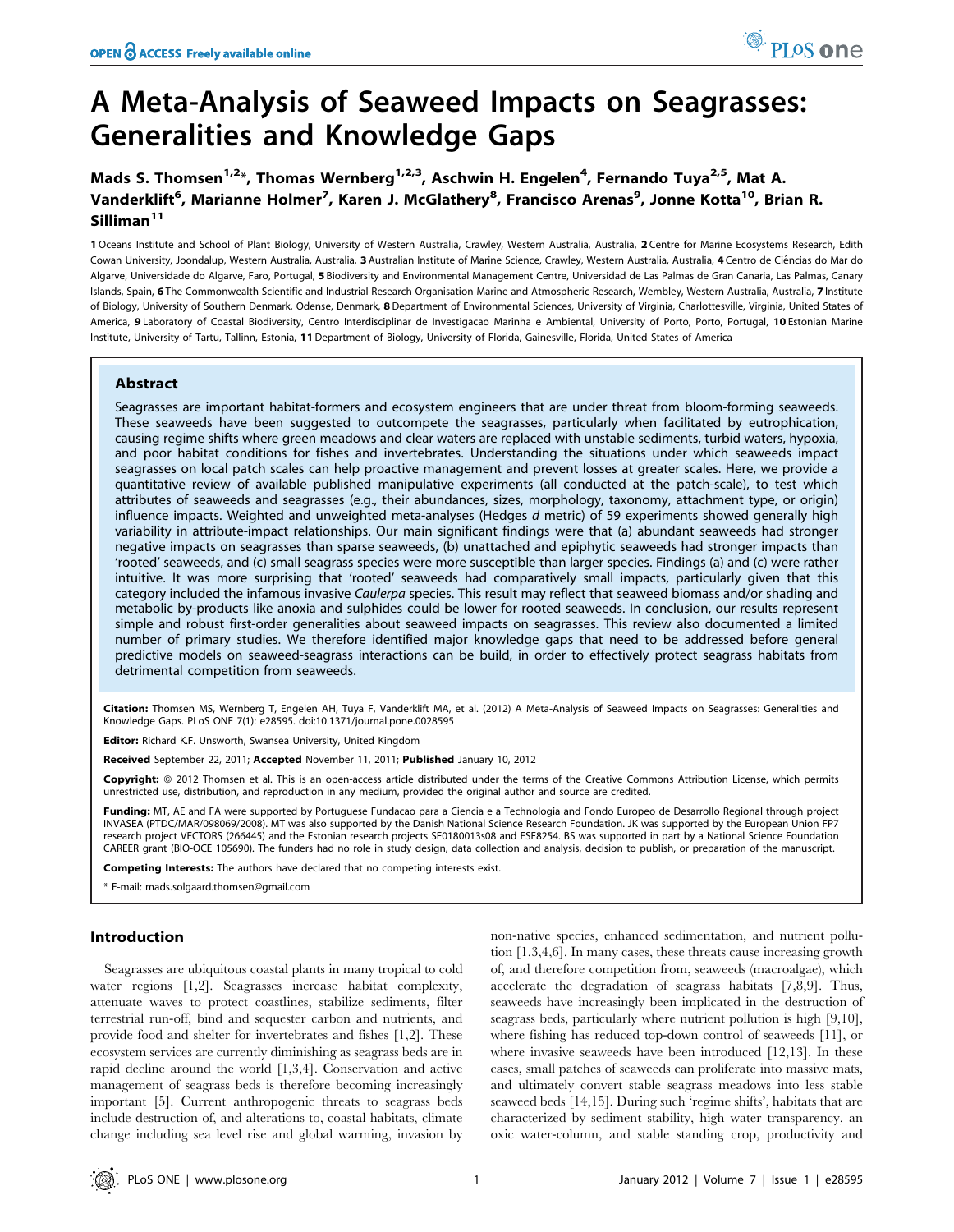nursery function, can be replaced by habitats characterized by sediment instability, turbid waters, localized hypoxia, and greatly fluctuating macrophyte biomass, productivity and nursery function [9].

A high-priority goal in coastal zones around the world is to retain intact seagrass beds and the ecosystem services they provide [1,3,4,5,6,8,9]. To avoid regional regime shifts, which are difficult to manage and reverse, it is important to identify if and how small scale seaweed patches ( $\leq$  a few m<sup>2</sup>, reflecting the initial seaweed accumulation) impact seagrasses before irreversible large-scale losses occur on entire meadows. Manipulative experiments are particularly useful to address this small-scale impact issue. Manipulative experiments are also important to supplement mensurative studies that document subsequent larger-scale impacts, but provide poor mechanistic insights and may even identify misleading correlations (e.g. positive correlations between seaweed and seagrass abundances caused by physical entrapment of seaweed by the seagrass leaves) [16]. During the last few decades, a growing number of experimental case studies have documented impacts of seaweeds on seagrasses at the patch-scale (Appendix S1), but effects have varied greatly depending on the spatio-temporal and biogeographical context. For example, Hauxwell et al. [15] documented detrimental effects, whereas Ceccherelli et al. [17] found no effects, of seaweeds on seagrasses. Such discrepancies have hindered the development of a general predictive framework, and could make it more difficult to manage scenarios of increasing seagrass stress from seaweeds, for example, where coastal areas experience rapid urbanization. A few reviews have discussed general mechanisms whereby seaweeds impact seagrasses [8,9,18], but these qualitative approaches have no standardized methodology to compare and rank impacts between studies, seaweeds and impacted seagrasses. Meta-analysis provides a statistically rigorous method to compare impacts quantitatively across disparate studies, and thereby identify if generalities of impacts exist over and beyond the large variability that characterize ecological experiments [19,20].

We collated experiments that tested for effects of seaweeds on seagrasses to identify which attributes might explain impacts. We aimed to provide background information for managers and scientists to approach growing problems of seaweed proliferation in coastal and estuarine areas. More specifically, based on a metaanalysis of seaweed impact experiments, we tested if the direction and magnitude of impact depended on key attributes of the seaweeds and/or seagrasses, including their abundance, size, origin, attachment type, morphology, and taxonomy. The identification of impact attributes that are simple to identify in situ, and that are important across studies and biogeographical regions provides a starting point for scientists and managers to address a particular bloom in progress, and from where to build advanced context-dependent models. This review also provided an opportunity to identify key research gaps in studies of seaweed impacts on seagrasses.

#### Methods

The protocol for this trial and supporting CONSORT checklist are available as supporting information; see Checklist S1 and Diagram S1. We generally followed the procedures used in many ecological meta-analyses [20,21,22,23,24]. We located published experiments, where the abundance of seaweeds was manipulated to test for impacts on seagrasses, by searching in ISI Web of Science and Current Contents using various combinations of key words like 'experiment\*', 'seaweed\*', 'macroalga\*', 'epiphyt\*' 'drift alga\*', 'effects of', 'blooms', 'mats', 'Caulerpa', and 'seagrass\*'

in 'title' and 'abstract' sections. We also identified relevant experiments by back-tracking references in previous reviews [e.g., 8,9,22]. We read  $>400$  abstracts from potentially relevant papers. However, only 22 published papers (4 of which were our own) reported seaweed impacts on seagrasses from manipulative experiments (Appendix S1). We consider this to be a near-exhaustive list of studies describing seaweed impacts on seagrasses. The 22 studies reported impacts on seagrasses in 59 experiments. For each experiment we extracted information about attributes associated with the seaweeds and the seagrasses that potentially could influence the impact [21]. For the seaweeds, we extracted data on (1) abundance (dry weight per area; in some cases wet weight or frond density was converted to dry weight using conversion ratios; a few experiments did not report any abundance and were therefore excluded from this analysis), (2) experimental duration (months), (3) experimental plot-size  $(m^2)$ ; note that duration and plot size can be considered simple proxies, at least in press-type experiments, for the temporal and spatial extent of seaweed associated stress),  $(4)$  origin (native *vs.* non-native),  $(5)$  attachment mode (unattached/drift-seaweed vs. rooted with rhizoids and stolons in the sediment vs. epiphytic attached with holdfasts to seagrass), (6) morphology, following Littler [25], except Caulerpa spp. were not included in this classification; rather, we treated their unique modular morphology and coenocytic cell structure as a separate morphological category, and (7) taxonomic identity (here genus). Of the 59 experiments, 17 tested specifically for impacts of seaweed abundance, i.e. they applied at least two levels of seaweed abundances [26]. From this subset of experiments, we could conduct a more detailed abundance-test, only using the data published specifically to test this impact attribute (i.e., this test does not suffer from potential co-variation issues, see discussion for details). For the seagrasses, we extracted data on (1) abundance (shoot density; some studies did not report this and these studies were excluded from the analysis), (2) maximum leaf size (smallsized species = Halodule wrigthii, Halophila ovalis; medium-sized  $species = Cymodocea nodosa, Zostera noltii; large-sized species = Amphi$ bolis sp., Enhalus acoroides, Thalassia hemprichii, T. testudinum, Z. marina) [2], and (3) taxonomic identity (genus). Supplementary tests of modifying effects of habitat/methodological conditions are shown in Appendix S2 and Figure S1.

We extracted corresponding means, measures of dispersion (SD, SE, or CL) and replication levels for all reported seagrass responses reported on the individual or population level (e.g., leaf length, survival, growth, reproduction, density, biomass) from all experiments. For repeated measures designs, we only included the last reported data point, a standard practice in ecological metaanalysis [23]. Thus, we extracted all seagrass responses where plots without the seaweeds were compared to plots with seaweeds, including multiple seaweed abundance levels, seagrass responses, and orthogonal and nested designs.

Hedge's effect size d, corrected for small sample sizes, was used to calculate standardized impacts [27]. This metric allows, in contrast to the response-ratio metric, the usage of reported zerovalue responses [23,24]. 'Treatments' were defined as plots with seaweeds, and 'controls' as plots without seaweeds; d values are therefore negative if the seaweed causes a reduction in seagrass responses. First, we calculated individual values of  $d$  (=  $d_{\text{individual}}$ ) for each reported response within any given experiment. For example, an experiment could report impact on both seagrass biomass and growth ( $= 2$   $d_{\text{individual}}$ ). These within-experimental  $d$ values are strongly auto-correlated [10]. Second, we calculated average effect sizes for each experiment (dexperiment), using equal weight for all the  $d_{\text{individual}}$  that were reported per experiment (i.e., we assumed biomass and growth were equally important in our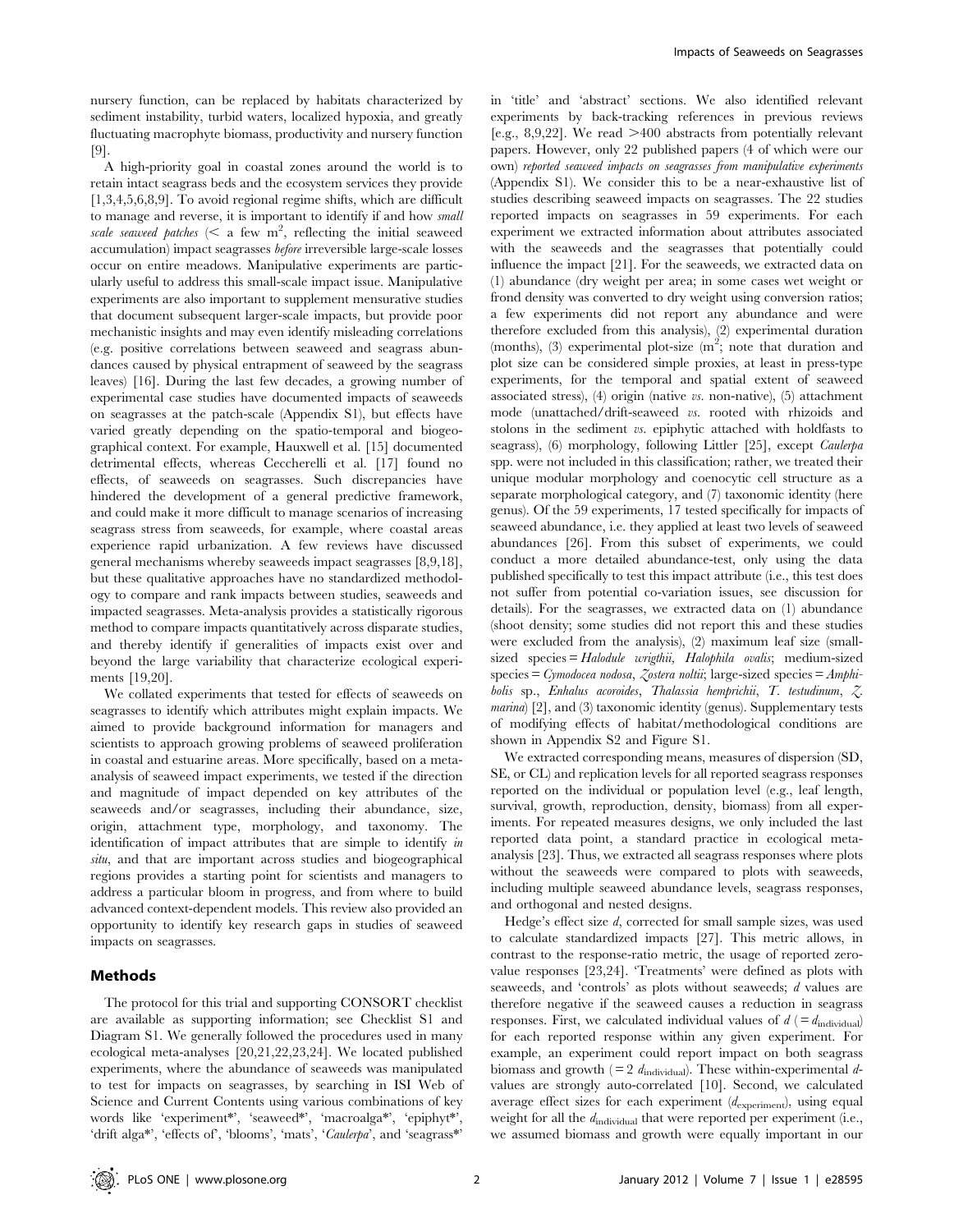example above). Cumulative meta-analyses were conducted on these 'independent' effect sizes. Continuous (e.g., experimental run-time) attributes were analyzed with meta-analytical linear regression (dexperiment against predictor values). Categorical (e.g., attachment type) attributes were analyzed with categorical analysis, by averaging multiple  $d_{\text{experiment}}$  into a single  $d_{\text{cumulative}}$ for each treatment [27]. We used random-effect models because these models assume that summary statistics have both sampling error and a true random component of variation in effect sizes between studies. We report results calculated as 95% bias corrected confidence limits (from 999 iterations), but results were generally similar for both standard and bootstrap calculated confidence limits (see Appendix S3). For the extra categorical analysis on seaweed abundance effects, we tested if the difference between paired  $d_{\text{experiment}}$  values  $(\Delta d_{\text{experiment}} = d_{\text{high-abundance}}$  $d_{\text{low}}$  abundance within a specific experiment) was significantly different from zero [28], were  $\Delta d$  is negative if abundant seaweed have larger negative effect than sparse seaweeds. If a test was significant, the individual treatments were compared graphically; i.e., treatments were interpreted conservatively to be significantly different from zero or each other, if confidence limits did not overlap zero or each other. All tests were conducted both as weighted and un-weighted analyses; experiments with low replication and/or high data variability were considered less important in the former case, whereas all experiments were considered of equal importance in the latter. Results were generally similar between analyses and we here present the weighted case (the un-weighted results are shown in Appendix S3). Analyses of publication bias are presented in Appendix S4 and Figure S2. All meta-analyses were conducted in MetaWin 2.0 [27].

We had *a priori* simple expectations about the direction and relative magnitude of effect sizes between treatments for several of the impact attributes (beyond the notion that seaweed have negative impact on seagrass performance). We expected larger negative effect sizes when there was more of the seaweed (in space or time) and/or less of the impacted seagrass (e.g., in density or size). We had no similar expectation about differences in effect sizes between different attachment types, morphologies or taxonomies (see Table 1 for details).

# Results

We calculated 381  $d_{\text{individual}}$  from the 59 experiments published in 22 studies; most studies were conducted in the Atlantic Ocean; 9 in the Northeast (including 3 in the Mediterranean Sea) and 7 in the Northwest (including 1 in Gulf of Mexico and 1 in the Caribbean Sea). By contrast, only three studies were conducted in the Pacific Ocean – two in the Northeast and one in the Southwest. Similarly, three studies were conducted in the Indian Ocean - two in the East and one in the West (Appendix S1). Of the 22 studies, 13 were conducted in relatively warm waters (including Mediterranean studies) and 9 in relatively cool waters (including Portuguese Atlantic studies). The cumulative effect size calculated from all 59 average  $d_{\text{experiment}}$  was  $-0.96$  (95% bias corrected  $CL = -1.28$  to  $-0.65$ ,  $Q_{total} = 83.34$ ,  $p = 0.01$ ) documenting that, overall and across all studies, species and abiotic conditions, seaweeds have negative impact on seagrasses.

The regression analysis on continuous seaweed abundances was not significant (pslope= 0.98, Fig. 1A). However, the categorical analysis on paired effects showed that, in those experiments that explicitly tested for abundance effects, impact was significantly more negative at high, compared to low, seaweed abundances (confidence limits of  $\Delta d$  did not overlap zero, Fig. 1B). We found positive effects of both increasing experimental duration

 $(p_{slope}<0.01,$  Fig. 1C) and plot size  $(p_{slope}<0.01,$  Fig. 1D). There was a significant effect of seaweed origin  $(p = 0.02)$  with native seaweeds having larger negative effects than invasive seaweeds (Fig. 1E). We also found significant effects of seaweed attachment types  $(p = 0.049)$ , where drift algae and epiphytes caused more negative effects that rooted algae (Fig. 1F). Seaweed morphology also influenced impact  $(p = 0.02)$ ; sheet-forming, filamentous and coarsely-branched seaweeds had larger negative effect than the coenocytic/clonal morphologies (Fig. 1G, coenocytic seaweeds were not different from zero). Finally, we also found significant effects of seaweed taxonomy  $(p<0.0l)$ , with large negative effects of Ulva species, intermediate negative effects of Gracilaria, and small, but still significant, negative effects of Laurencia. By contrast, effects of Caulerpa were not significantly different from zero (Fig. 1H).

For the seagrass attributes, we found no effects of seagrass abundance  $(p_{slope}= 0.24, Fig. 2A)$ . However, the size of seagrass species influenced impact  $(p = 0.035)$  with small species being significantly more negatively affected than large species (Fig. 2B, note that the large error bars of intermediate sizes species overlapped zero). Seagrass taxonomy also influenced impact  $(p<0.01)$  with large negative effects observed on Halophila species, intermediate negative effects on Halodule and Zostera species and small, but still significant, negative effect on Thalassia species (Fig. 2C). There were no significant effects on Cymodocea or Amphibolis species (confidence limits overlapping zero).

#### **Discussion**

Seaweeds have been argued to be a significant cause of seagrass declines around the world [7,8,9,18]. However, experimental evidence for impacts on seagrasses only exists from 22 published studies. We reviewed these studies using standardized and quantitative methods (meta-analysis). These analyses confirmed that seaweeds have negative impacts on seagrasses at the scale of patches (here $\leq 5$  m<sup>2</sup>). More specifically, we documented that the abundance of the seaweeds and their attachment type, and the size of the seagrass, are particular important attributes that determine the magnitude of negative impact. Our quantitative review of published studies, also allowed us, indirectly, to list significant research gaps. Below we discuss our findings.

### Hypotheses about directionality of effect sizes

Only two of our directional hypotheses (Table 1) were supported; impacts were large when seaweeds were abundant and when seagrasses were small (short leaves). Several studies have tested for effects of abundance [10,26,29], and this allowed us to conduct an un-confounded impact analysis (comparing effects of abundant vs. sparse treatments, Fig. 1B). While intuitively simple, this result provides rigorous quantitative support to the qualitative notion that seaweed abundance, no matter the species, abiotic conditions or resource levels, is a critical parameter to consider to understand impacts on seagrasses.

In contrast to the seaweed abundance test, no experimental studies have tested if seagrass size *per se* modifies how seaweeds impact seagrasses. It is therefore possible that the large impact observed on small seagrasses co-vary with other seagrassattributes, such as their longevity, clonal integrity, shoot density or taxonomic identity (i.e., small species are generally ephemeral, have low clonal integration, high shoot density and belong to the genera Halophila and Halodule). Future studies should conduct unconfounded experiments on how seagrass size (leaf length) modifies seaweed impact; for example, by comparing seaweed impact on small vs. large leaves and on seedlings vs. established leaves of the same species or ecotype (e.g. as in [30] - although this test is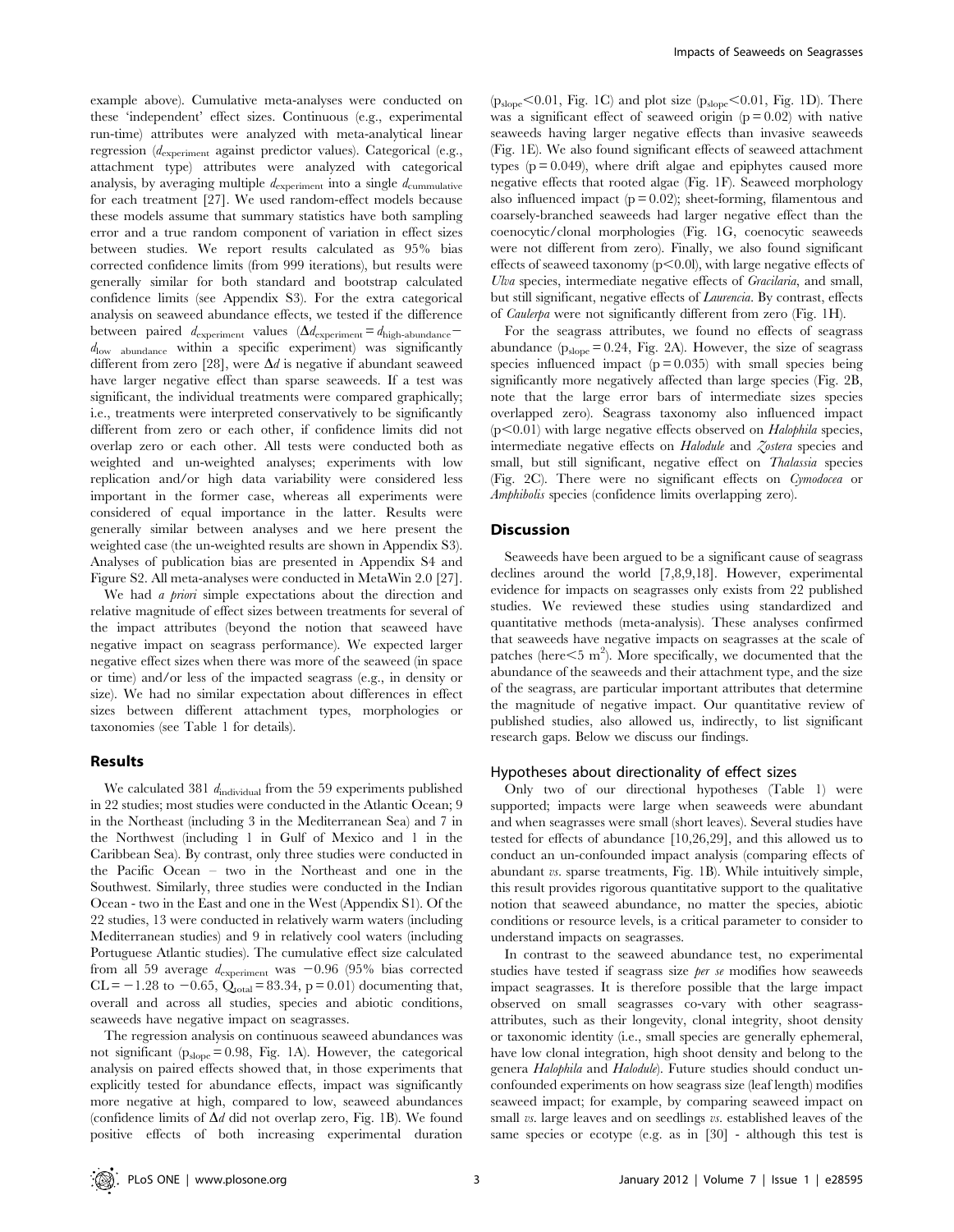**Table 1.** Attributes of seaweeds and seagrasses that may influence seaweed impact on seagrass.

| Attribute <sup>1</sup>                    | Seaweed<br>hypotheses Results | Seaweed                                                        | Seagrass<br>hypotheses results | Seagrass                                                                                              |
|-------------------------------------------|-------------------------------|----------------------------------------------------------------|--------------------------------|-------------------------------------------------------------------------------------------------------|
| Abundance (per area): High vs. Low        | H > L                         | H>L (CL≠0) <sup>2</sup>                                        | H < L <sup>3</sup>             | $H = L (p = 0.254)$                                                                                   |
| Size (per individual): Large vs. Small    | L > S                         | <b>NT</b>                                                      | L < S                          | $L < S$ (p = 0.035)                                                                                   |
| Extent (plot size): Large vs. Small       | L > S                         | $S>L$ (p<0.01)                                                 | L < S                          | <b>NT</b>                                                                                             |
| Duration (run time): Long vs. Short       | L > S                         | $S>L$ (p<0.01)                                                 | L < S                          | <b>NT</b>                                                                                             |
| Origin <sup>4</sup> : Native vs. Invasive | N < I                         | $N>1$ ( $p = 0.02$ )                                           | I < N                          | <b>NT</b>                                                                                             |
| 'Condition': Healthy vs. Decomposing      | D > H <sup>5</sup>            | <b>NT</b>                                                      | H < D                          | <b>NT</b>                                                                                             |
| Clonal/Modular: Integrated vs. Solitary   | $\vert > 5$                   | <b>NT</b>                                                      | 1 < S <sup>6</sup>             | <b>NT</b>                                                                                             |
| Attachment                                |                               | Dri = Epi > Roo ( $p = 0.049$ ) <sup>7</sup>                   | ?                              | $NT^8$                                                                                                |
| Morphology                                |                               | She $\geq$ Coa $\geq$ Fil $>$ Coe $\degree$ ( <b>p</b> = 0.02) | $\overline{\cdot}$             | <b>NT</b>                                                                                             |
| Taxonomy (genus)                          |                               | Ulv≥Gra≥Lau≥Cau <sup>10</sup> (p<0.01)                         | ?                              | Amp <cym =="" tha<math="">\leZos<math>\le</math>Had<math>\le</math>Hap<sup>11</sup> (p&lt;0.01)</cym> |

We had a priori expectations about the direction of impact for the first seven attributes (above the dotted line). These directional hypotheses are based on simple rules; we expect a large impact when there is (a) more of a stressor (the seaweed) in either space or time, or (b) less of the impacted organism (the seagrass). Summary of testsresults are shown in the table (significant values in bold, see also Fig. 1, 2 and Appendix S3; NT = not tested because data were inadequate).

<sup>1</sup>Impact of seaweeds on seagrasses may also be modified by habitat attributes, including the resource levels (e.g., nutrients, light, O<sub>2</sub>, space), abiotic conditions (e.g., temperature, salinity, desiccation, sedimentation, substrate conditions, day-length) and resident animals living in and around the seagrass habitat [21]. <sup>2</sup>  $^2$ The categorical test based on experiments that explicitly tested for abundance effect was significant, but the correlation conducted across all experiments was not

significant.

<sup>3</sup>We assume that abundant seagrasses have more resources to withstand stress. Alternatively, abundant seagrass may suffer from intra-specific competition resulting in abundant seagrass being more susceptible to stress (i.e. the opposite expectation may be equally valid).

4 We assume that invaders have superior impact (seaweeds) and resistance (seagrass), e.g., as novel weapons [44].

<sup>5</sup>Poor 'condition/health' of the seaweed results in decomposition and production of anoxia, sulphide and ammonia. Unattached mats often decompose when lower layers are shaded by higher layers.

<sup>6</sup>For seagrasses, integration is a continuous attribute that encompasses below ground storage products and ability to translocate products between ramets.<br><sup>7</sup>Dri – Drift/unattached, Eni – epiphytic to seagrass leaves, Poo

 $^7$ Dri = Drift/unattached, Epi = epiphytic to seagrass leaves, Roo = rooted in sediment with rhizoids and rhizomes.

<sup>8</sup>A few seagrasses can attach to rocks, but no studies have quantified seaweed impacts on attached seagrass.

<sup>9</sup> Adapted from Littler and Littler (1980); She = sheets, Coa = Coarsely branches, Fil = filaments, Coe = coenocytic.

<sup>10</sup>Ulv = Ulva, Gra = Gracilaria, Lau = Laurencia, Cau = Caulerpa.<br><sup>11</sup>Amp = Amphibolis, Tha = Thalassia, Cym = Cymodocea, Zos = Zostera, Had = Halodule, Hap = Halophila.

doi:10.1371/journal.pone.0028595.t001



Figure 1. Effects of seaweed attributes on seagrass performance. Hedges d represent d<sub>experiment</sub> for continuous data and d<sub>cumulative</sub>  $\pm$ 95% CL for categorical data. Data were extracted from up to 59 experiments. Fig. B is based on 17 experiments that tested explicitly for abundance effects. Effects are here reported as  $\Delta d = d_{\text{high}} - d_{\text{low}}$  if  $\Delta d$  is negative then high abundance cause larger negative effect than low abundance. Fig. G: coenocytic = single celled seaweed with modular growth of interconnected fronds. For meta-analytical test results and sample sizes, see Appendix S3. doi:10.1371/journal.pone.0028595.g001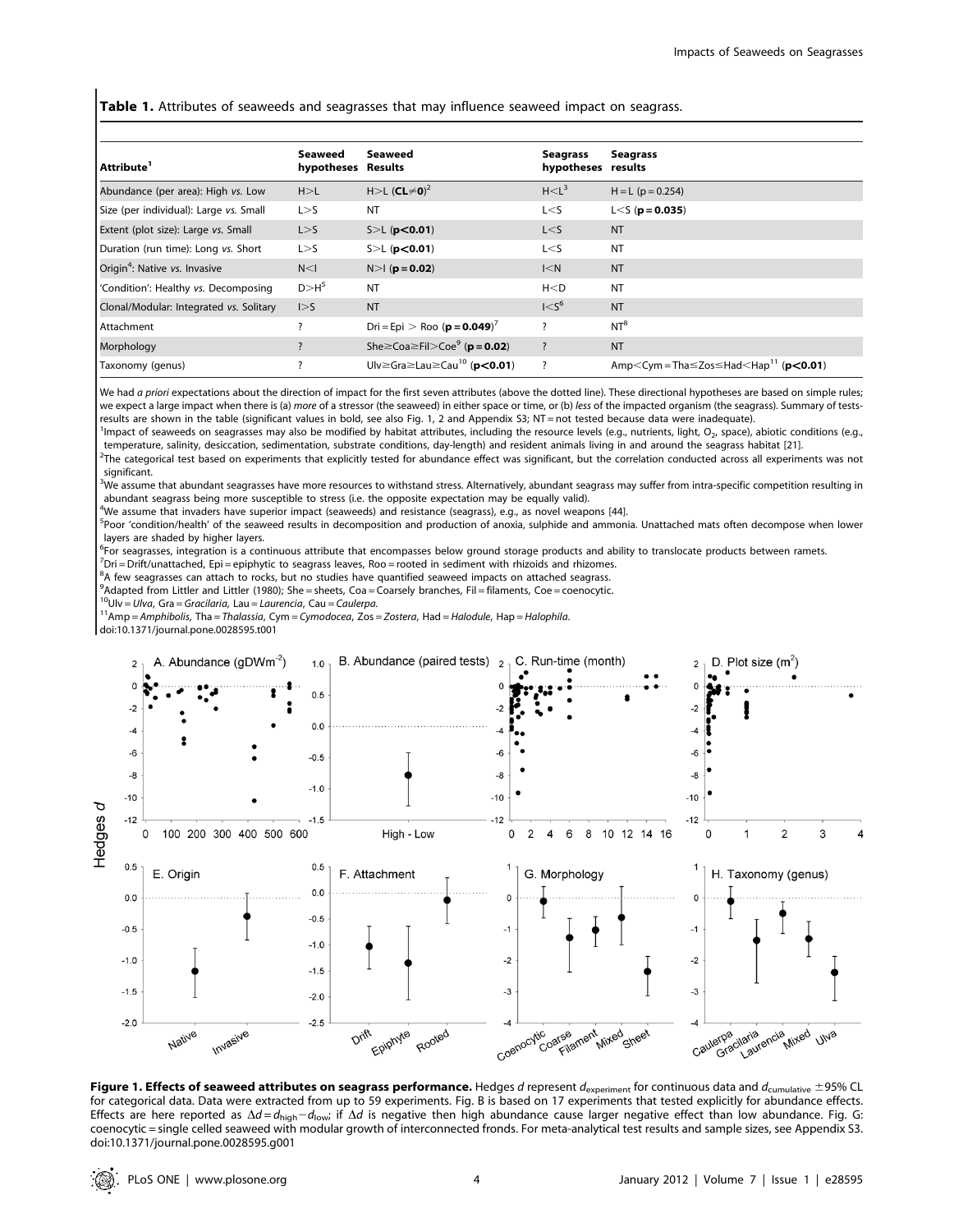

Figure 2. Modifying effects of seagrass attributes on seaweed impacts. Hedges d represent  $d_{\text{experiment}}$  for continuous and  $d_{\text{cumulative}} \pm 95\%$ CL for categorical data. Data were extracted from up to 59 experiments. For meta-analytical test results and sample sizes, see Appendix S3. doi:10.1371/journal.pone.0028595.g002

confounded by ontogeny), or by comparing impacts on small and large seagrass species using a random subset of species or ecotypes as a nested factor within each size class. Despite co-variation issues, we believe that seaweed abundance and seagrass size reflect fundamental first-order attributes of seaweed-seagrass interactions that affect the impact (Fig. 3). For example, low Gracilaria density had virtually no effects on the relatively large Zostera marina seagrass [13], whereas high Gracilaria density had detrimental effects on the smaller Halophila ovalis seagrass [10].

We found that duration and spatial extent of seaweed stress (by proxy of experimental run-time and plot size, respectively) correlated positively with hedges d effect sizes, not negatively as expected (Table 1). Except from a single experiment that explicitly quantified impact over different independent time intervals [31; this study did not find effect of duration of stress], our results were evaluated from studies designed to test for other attributes, such as seaweed abundance or modifying effects of nutrient or temperature [10,13,32]. Positive slopes may therefore be caused by covarying attributes. For example, it may be difficult to maintain seaweed densities in long experiments, e.g. due to increased likelihood of encountering storms [33,34,35,36,37], and seaweed sizes may decrease over time due to phenological changes [38]. Experiments conducted on short time-scales, on the other hand, are more often conducted in the laboratory, where seaweed densities are easier to maintain and where impacts are measured on seagrass planting units with limited storage-reserves to resist stress [10,26]. Similar co-variation is likely to occur with plot-size; small-plot experiments are more often conducted in the laboratory and measured on short time-scales on physiological performances (e.g., photosynthesis of leaves) [39], compared to large-plot experiments that are conducted in the field with intact clonal integration and impact measured on whole-plot performances (e.g., total above ground biomass) [37]. In short, the reported positive slope is most likely a combined result of logistical problems (it is difficult to maintain high densities over long time and in large plots in field experiments) and co-variation issues (small and large plot experiments are relatively more often conducted in the laboratory and field, respectively, see also Appendix S2).

Non-native seaweeds can arrive to seagrass beds through different transport vectors. Most seaweed introductions stems from unintentional arrivals to the new regions attached to imported oysters, on ship hulls, as accidental releases from aquaria, or via canals, like the Suez canal [12]. However, a few introductions are intentional, e.g., Gracilaria and Eucheuma have been introduced for aquaculture (used to produce phycocolloids) [40]. These farmed seaweeds can have negative impact on the seagrass [40,41], but we are not aware of studies that link transport vectors and impact on seagrass. This could be an important future research topic; for example, intentional introduced seaweeds may have strongest impact on seagrass if they are 'nursed' by humans. We found, unexpectedly, that invasive seaweeds had lower negative effects than native species. Importantly, co-evolution between seaweeds and seagrasses may be weaker than anticipated, i.e., there may not be any reason to expect why non-native species should have stronger impact than native species. Instead, covarying impact attributes can cause the reversed pattern as observed, because many experiments with invasive seaweeds have been conducted using rooted Caulerpa species (Fig. 1F, G, I). Thus, it may be that the low invasion impact reported here reflects the relatively small effects sizes observed for Caulerpa, rather than where seaweeds originate from (for more detail on co-variation issues, see discussion on attachment type and taxonomy, below). So far, no experiments have tested if invasive seaweeds per se have larger impacts than native seaweeds (e.g., by testing if a particular seaweed have different effects in its native or introduced region), even though this test is repeatedly called for in the invasion literature [21,42]. Alternatively, it has been suggested that invasive species can be more susceptible to native enemies and local abiotic stressors, compared to native species [43,44], and this could perhaps translate into smaller impacts reported from manipulative experiments using non-native seaweeds. It is of course also possible that some of the seaweeds that have been classified as native could, in fact, be invasive (e.g. Gracilariopsis, Enteromorpha), as it has been documented through biogeographic and molecular analyses of other seaweed blooms [45]. Finally, we did not find support for our expectation that high seagrass densities resulted in higher resistance to seaweed stress (i.e., a lowered impact). Only a single study has specifically tested this, finding a weak modifying effect [46]. Again, co-variation between attributes may influence results; species with high densities are typically small species (Halophila, Halodule) that are susceptible to seaweed impact (Fig. 3B).

#### Hypotheses about non-directional effect sizes

All tests without a priori directional expectations (Table 1) were significant; the attachment type, morphology and taxonomy of the seaweed and the taxonomy of the seagrass all predict impacts.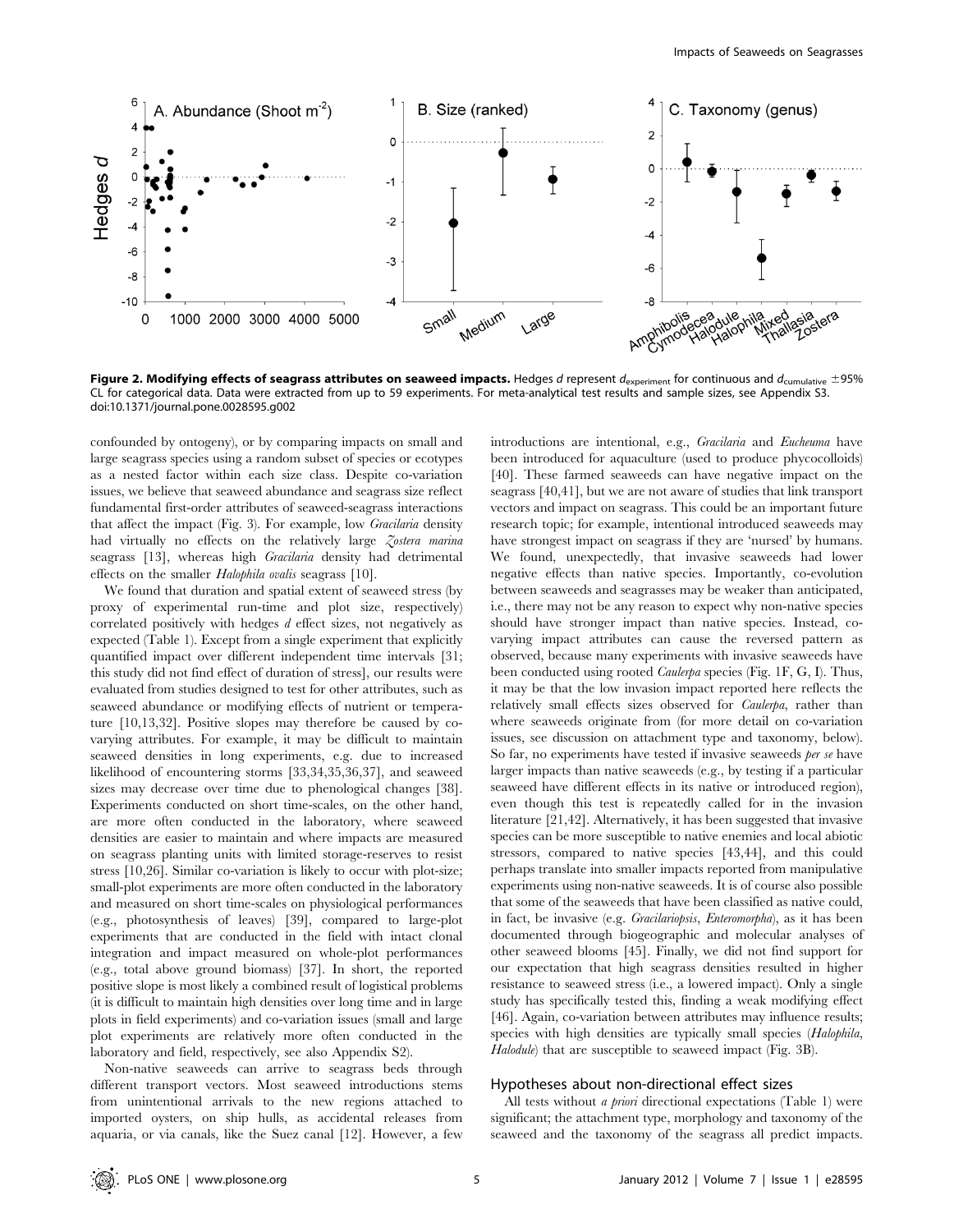

Figure 3. Seaweed impacts on seagrasses can be partially predicted from basic impact attributes. Plot 3A: Key meta-analytical results schematized (Fig. 1–2, Table 1). Impact depends on seaweed abundance (low vs. high, cf. y-axis), seaweed attachment (unattached vs. epiphytic vs. rooted, cf. long x-axis) and seagrass size (large vs. small, cf. short x-axis). The impact mechanisms associated with seaweed abundance and seagrass size are simple; the more of the stressor (seaweed) and less of the impacted organism (seagrass) the larger the impact. The mechanisms that cause different effects between attachment types are less obvious; we suggest that oxygen and light reduction and sulphide production cause large negative impact of unattached and epiphytic seaweeds, whereas allelochemicals cause smaller impacts of rooted seaweeds (listed in bullets). Our analysis addressed impact attributes in isolation. Future tests should use factorial designs to identify interactions between attributes. Plot 3B: Figure legend. Standardized seagrass = three green leaves connected with rhizomes; leaves can be large or small. Standardized seaweed = brown frond; can be sparse or abundant (1 vs. 3 fronds), positioned vertical (attached vs. rooted) or horizontal (unattached), and with (rooted) or without (unattached, attached) inter-connecting rhizome. Plot 3C: Non-impacted controls. The impact treatments shown in plot 3A should always be compared to nonimpacted seagrass controls, here to 'large and small seagrass without seaweed stress'. doi:10.1371/journal.pone.0028595.g003

Again, these attributes co-vary. For example, rooted seaweeds (Fig. 1F) are coenocytic species (Fig. 1G) that belong to the genera Caulerpa and Halimeda (Fig. 1I). Similarly, unattached seaweeds are generally sheet-forming or coarsely branched algae, belonging to the genera Ulva and Gracilaria, respectively. Epiphytic algae are typically represented by a mixture of filamentous species and very few species-specific impact data exists (Appendix S1). These covariation issues are difficult to disentangle because of the lack of independence among the studied attributes, i.e., they depend inherently on genetic traits in contrast to abundance, density and size attributes that, at least in theory, can be similar between different species.

Impacts by sheet-forming and coarsely-branched unattached algae were more negative than coenocytic rooted seaweeds (Fig. 1G). Differences in allelochemical interactions seems an unlikely cause because species belonging to *Caulerpa* and *Halimeda* (with reported low impact) often contain high levels of toxins

[47,48]. Instead, we suggest that the horizontal position at the sediment surface of unattached seaweeds shade small seagrasses and seedlings, and - more importantly - reduce gas exchange compared to the upright position of rooted seaweeds. Unattached horizontal seaweeds thereby create short and strong vertical gradients in light, oxygen and (toxic) ammonia and sulphide [26,49,50,51,52], resulting in adverse conditions for the sensitive seagrass meristem positioned basally near the sediment surface [53,54]. It is also possible that impacts of unattached seaweeds have been tested with higher biomass than rooted seaweeds, a confounding effect that is difficult to quantify because the abundance of the rooted seaweeds typically is reported as frond densities instead of biomass [17,32,55,56]. Perhaps genetic constraints pose physical limitations to the length and density of rooted fronds. Genetic limitations ultimately define how efficiently rooted seaweeds can use up resources; rooted seaweeds typically grow fronds < 30 cm long and many have open space between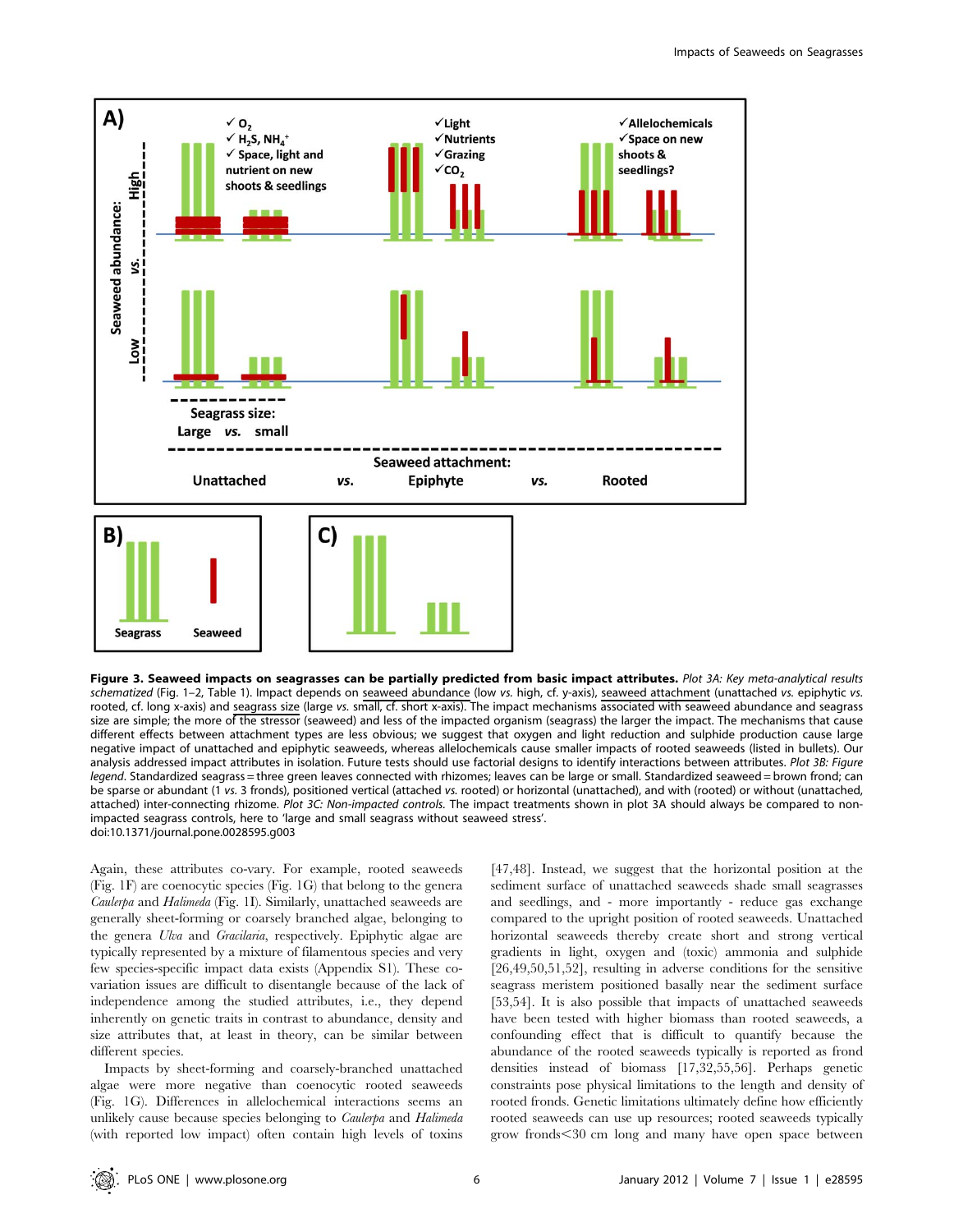interconnected frond (Fig. 3). There are less constraints to the size and compactness for unattached seaweeds. Unattached seaweeds may continue to accumulate (e.g., transported by currents) into thicker and denser mats, creating high biomass per area, resulting in efficient space occupation, light interception, nutrient filtering and, most importantly, high production of anoxia and sulphide levels [26,49,50]. It is vital that future tests compare impacts between different attachment types, morphologies and taxonomic identities using similar abundances and experimental conditions (Fig. 3).

### Research gaps

In our review so far, we have outlined some important research gaps; for example, future experiments should test for effects of seagrass size (within an ecotype), for duration and plot size (within a single experiment) and attachment types and morphology of the seaweeds, explicitly aiming to reduce co-varying/confounding issues. These examples are included in a more comprehensive list of studies that are needed to be able to predict precisely how seaweed impacts seagrass (Appendix S5). Rather than addressing each gap in detail, we simply highlight that targeting these gaps does not necessarily require sophisticated equipment, or highly advanced methodologies, but rather reflects an urgent need for labour-intensive 'simple-but-hard-work'. For example, we only found a few studies which manipulated seagrass epiphytes [31,46,57] (using simple but efficient hand-picking), even though the problem of seagrasses being covered by epiphytes has been known around the world for decades [57,58]. Thus, most of the proposed research gaps can be addressed with relatively limited means. In short, we argue here that not a single impact attribute (research gaps 1–5), their interactions (gap 6) or the broader ecological context of seaweed-seagrass interactions (gaps 7–12) have yet been studied in adequate detail to provide the necessary background information that allows managers and scientists to model and predict seaweed impacts on seagrasses at the local patch scale. However, we also believe that rapid progress is possible if the necessary logistic and labour-intensive resources are allocated.

# Conclusion

We detected large variability of impacts of seaweeds on seagrasses in the reviewed experiments, and many types of covariation between which makes it difficult to pinpoint what attributes drive impacts. Hence, only the most robust and general attributes could be confirmed to influence impact across the reviewed studies; seaweed abundance and attachment type (which co-vary strongly with seaweed morphology and taxonomy) and seagrass size (which co-vary strongly with seagrass taxonomy) modify the magnitude of stress impact. These attributes, therefore, provide baseline models for how seaweeds impact seagrasses (Table 1, Fig. 1, 2, 3). We also suggest that impact attributes should be tested in much more detail and with factorial approaches to develop more realistic impact models and to

### References

- 1. Orth R, Carruthers TJB, Dennison WC, Duarte CM, Fourqurean JW, et al. (2006) A global crisis for seagrass ecosystems. BioScience 56: 987–996.
- 2. Hemminga MA, Duarte CM (2000) Seagrass ecology. Cambridge, UK, New York, NY, USA: Cambridge University Press. 198 p.
- 3. Waycott M, Duarte CM, Carruthers TJB, Orth RJ, Dennison WC, et al. (2009) Accelerating loss of seagrasses across the globe threatens coastal ecosystems. Proceedings of the National Academy of Sciences 106: 12377–12381.
- 4. Short FT, Polidoro B, Livingstone SR, Carpenter KE, Bandeira S, et al. (2011) Extinction risk assessment of the world's seagrass species. Biological Conservation.

prioritize and evaluate their relative importance (Appendix S5). Finally, we hope that this review will stimulate progress in seaweed-impact ecology, ultimately providing managers and scientists with improved tools to conserve rapidly deteriorating seagrass beds around the world.

#### Supporting Information

Figure S1 Modifying effects of seagrass habitat attributes on seaweed impact on seagrass performance. Data extracted from up to 59 experiments. For meta-analytical test results and sample sizes, see online S3. (TIF)

Figure S2 Funnel plot of average effect sizes (Hedges d) from 59 experiments.

(TIF)

Checklist S1 Prisma 2009 checklist for meta-analytical reviews.

(DOC)

Diagram S1 Prisma 2009 flow diagram for metaanalytical reviews. (DOC)

Appendix S1 Reviewed experimental studies used to extract effects of seaweeds on seagrasses.

(DOC)

Appendix S2 Modifying effects of habitat and methodology on seaweed impact on seagrasses. (DOC)

Appendix S3 Meta-analytical test results and sample sizes.

(DOC)

Appendix S4 Publication bias. (DOC)

Appendix S5 List of research gaps in seaweed-seagrass interaction studies. (DOC)

# Acknowledgments

MST, TW, MV and MH convened as a working group under the auspices of the ARC-NZ Vegetation Function Network to develop many of the ideas presented here (http://www.vegfunction. net/wg/66/66\_Drift\_ Algae.htm). We thank Mark Westoby and Samantha Newton for providing logistical support for this meeting.

### Author Contributions

Conceived and designed the experiments: MT TW MH MV BS. Performed the experiments: MT. Analyzed the data: MT. Contributed reagents/materials/analysis tools: MT. Wrote the paper: MT TW AE FT MV MH KM FA JK BS.

- 5. Unsworth RKF, Cullen LC (2010) Recognising the necessity for Indo-Pacific seagrass conservation. Conservation Letters 3: 63–73.
- 6. Barbier EB, Hacker SD, Kennedy CJ, Koch EW, Stier AC, et al. (2011) The Value of Estuarine and Coastal Ecosystem Services. Ecological Monographs 81: 169–193.
- 7. Raffaelli DG, Raven JA, Poole LJ (1998) Ecological impact of green macroalgal blooms. Oceanography and Marine Biololgy: an Annual Review 36: 97–125.
- 8. Valiela I, McClelland J, Hauxwell J, Behr PJ, Hersh D, et al. (1997) Macroalgal blooms in shallow estuaries: controls and ecophysiological and ecosystem consequences. Limnology and Oceanography 42: 1105–1118.